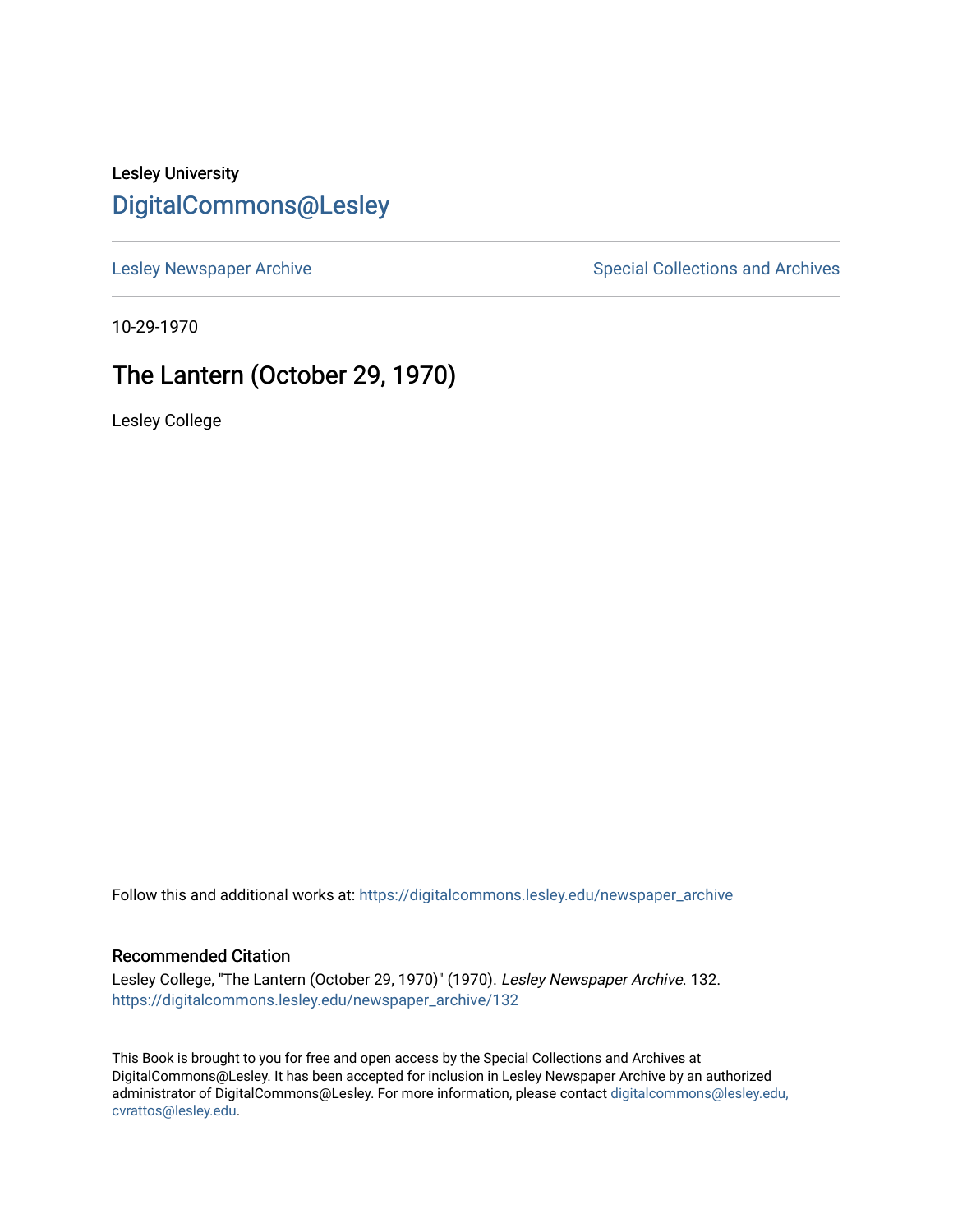

## **Student Council**  *Improve ment Needed Now*  **Meets**  Lesley College has always had a

Lesley's Action Research Group of the National Teaching Laboratory (a federally funded and recognized committee of professors and students from six colleges and universities U. of California, at Davies, U. of Utah, the new campus at Antioch, U. of Puerto Rico, Buffalo State and Lesley), met on Tuesday, October 20, with those Lesley students interested in improving the Liberal Arts Curriculum. This main goat of N.T.L., is of enhancing the general education program that was met with a deluge of suggestions. Some of those other than the ones mentioned in the "Report of Curriculum Questionnaire" and distributed to all students were: 1) The initiation of the trimester or lessening the work load per semester. 2) A reduction of requirements thus enabling minor requirements (especially those of Special Ed.) to be met more easily. 3) More art and Lab Materials. 4) More personal academic counseling. 5) Have official programs with other schools, (such as the Harvard Extension Center) . 6) Accepting credits earned elsewhere and making courses taken here (such as English Comp) acceptable for transfer credit. 7) Though mentioned in the N.T.L.'s report, the improvement of the intellectual climate was a suggestion considered most crucial in finding a solution to.

"Reconstructionist" groups were formed by those interested in see-**(Continued on Page 3)** 

fine academic reputation. The quality of teachers graduated from the school is certainy above standard. There is not much room for questioning the mental facilities of

# **New Addition**

A new addition has been added to Lesley College dining hall. It is called the rap table. On Tuesdays and Thursdays from 12:00 to 1:00, any number of students can be found there.

The purpose of this rap table is to enable the students of Lesley to voice their ideas, opinions, grievances, or just ta1k about anything. The rap table is headed by Harriet Udoff, the Publicity Chairman of Lesley, and occasionally there are faculty and administration members or guest speakers.

Typical of some of the topics which have been brought up are: the building issue concerning the new campus which is to be built eventually, the suggestion that the curriculum be revised somewhat ( to allow more selection in a particular area of study) , and the subject af parietals and open dorm rules here at Lesley.

The session of the Rap Table which I attended, occurred Tuesday October 13. Dr. Orton, the president of Lesley and Miriam Ritvo, the Dean, both attended the meeting. Later, Mr. Hallis G. Gerrish, a member of the board of Trustees, came to participate in the session. The topics of this parti-

**(Continued on Page 3)** 

this school, but the material facilities at Lesley are sincerely in need of improvement now!

The Music and Art buildings are in bad shape. Neither department has too much room for personal achievement, study or practice. The acoustics in the music room are poor and the listening room allows you to hear everything but the record you are playing! There should be instruments and instructors available for personal interest and growth. The art building suffers from a lack of storage space. The angles of the walls hinder contact with the teaoher.

There should be ways in which a student can become expert in one phase of art that may interest her. Why must students be tormented by the depresstng atmosphere and crowded conditions?

The Biology Lab lacks space, aqaquate lighting and project facilities. Where can students do independent study work, or keep their animals? Equipment is not lacking but a place for its use is. Biology lectures in the gym involve ear and eye strain to the point of giving up hope and just copying the notes from someone next to you, who was fortunate enough to catch the vital information.

The Lesley library has a good selection of books, pamphlets, and micro-films, but who can study there. The lighting is poor, the acoustics are poor, and it is certainly not quiet. The dark atmosphere of the place is certainly not conducive

**(Continued on Page 2)**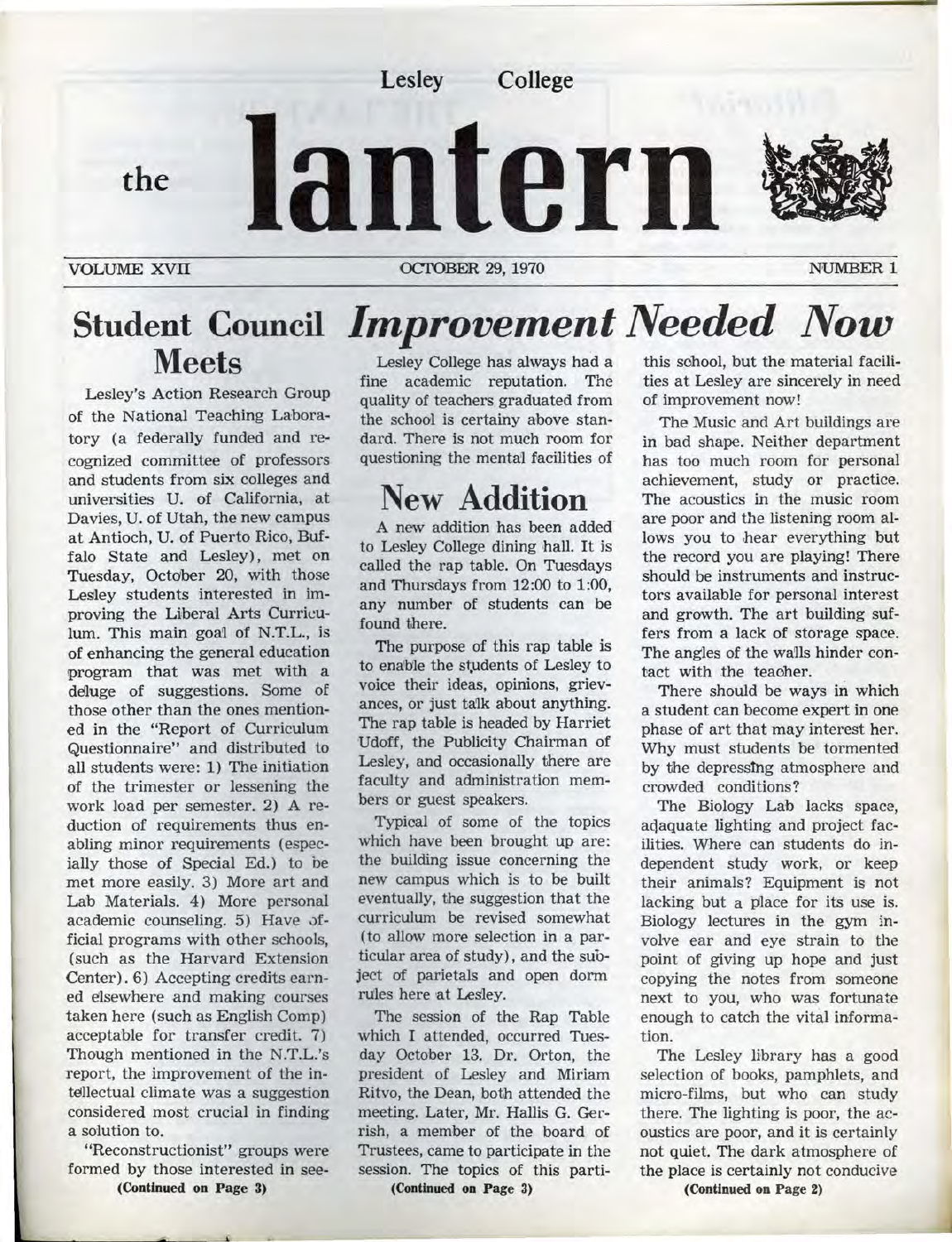#### PAGE TWO

# *Editorial*

The Lantern is now revitalized by enthusiastic freshman. At this time we would like to declare our new Lantern policy. The Lantern will function as a weekly paper trying to express and relate as much information as possible about Lesley and its people as part of the college community and the world.

We will attempt to publish all view points, radical, middle and conservative, **in** dealing with news items, editorial statements, and those matters pertaining to Lesley College interior and exterior. In this way, the newspaper **will** be more meaningful to you as a student.

The year has just begun. The Lantern staff welcomes suggestions criticisms and letters to the editors. It is up to you as, an individual, to make the newspaper representative of your ideas. We will gladly accept any letters that pertain to any subject matter that concerns you. If you wish your opinion to be printed, it will be your responsibility to defend it, as an individual. We will print those letters and statements that we feel are important and representative of another or the same aspect. We will not have to contend with censorship at Lesley, but we have a journalistic responsibility which cannot be sacrificed because of courtesy or respect. It is your responsibility too, when you submit statements or letters, that you adhere to this principle.

We are looking forward to a new year at Lesley and a new debut for the Lantern. We can work together as a school and hope to accomplish our goals.

#### Jeryl V. Proce Editor-in-Chief

THE STAFF OF THE LAN-TERN WOULD LIKE TO THANK DR. LESLIE OLIVER FOR HIS EFFORT, HIS PATIENCE, AND HIS FAITH IN US.

# **THE LANTERN**

Official newspaper of Lesley College, 29 Everett St. Cambridge, Mass., every week during the college year, exclusive of vacations and examination period Printed by The Antioch Publishing Company. Subscription rate by mail: \$5.00 a year. Advertising by request.

**Editor-in-Chief**  Jeryl Victoria Proce

**News Editors Art Editor**  Mimi Packman Janet Formicola **Feature Editor**  Beverly Hinkley **Layout Editor**  Janet Weiner **Rewrite Editor**  Michele O'Leary **Advertising Editor**  Patty Cole

Ellen Meisel **Business Editor**  Janet Gary **Photography Editor**  Toni Brodax **Circulation Editor**  Marlene Sands **Review Critic**  Debbie DeGraffenre **Secretary**  Carole Vena

### **Improvements Now**

**(Continued from Page 1)**  to study. It is not much of a retreat from the noise and action of the dorms.

Commuter facilities in this school are a1so in need of help. The lounge is far away from the rest of the school and locked at sunset; how can it be used at night? There are not enough lockers to accommodate the whole commuter population. Communications to the commuter are poor. Even by keeping watch on the bulletin board they are not really informed about school activities. What about class canceHations in inclement weather? If they do not have someone in the dorm to call them about class cancellations they make a useless trip. There should be someplace set aside for commuter parking.

Lesley's gym is the worst. The size is sub-standard for a high school and a college? The lighting and sound-proofness are terrible. There is little diversity in the program-no electives, no field work, and no team sports. Every school has at least a field, a tennis court, and a pool. At most colleges you are able to pick a sport to participate in -but here you have no outlet.

For the tuition we pay at Lesley, we could go to other schools that have beautiful campuses and ample facilities. When the quality of the education here is so good, why must we suffer in the means to the end?

There is a new campus soon to be built. But what do we do in the meantime? The art and music programs could be better equipped to function in what space they're provided. Perhaps a science affiliation with Harvard could increase the productivity of our Biology department. Provisions should be made for outside space for use in Lesley's gym program. A type of committee of correspondence might be initiated to help commuters?

Perhaps the space needed at Lesley cannot be provided immediately. But new and productive programming of ideas can be accomplished and put to work right away. Planning and initiating should be made open to everyone. This way we can satisfy both students and faculty in their desire for more workable facilities sooner. The space may be hard to come by, but the imagination is not.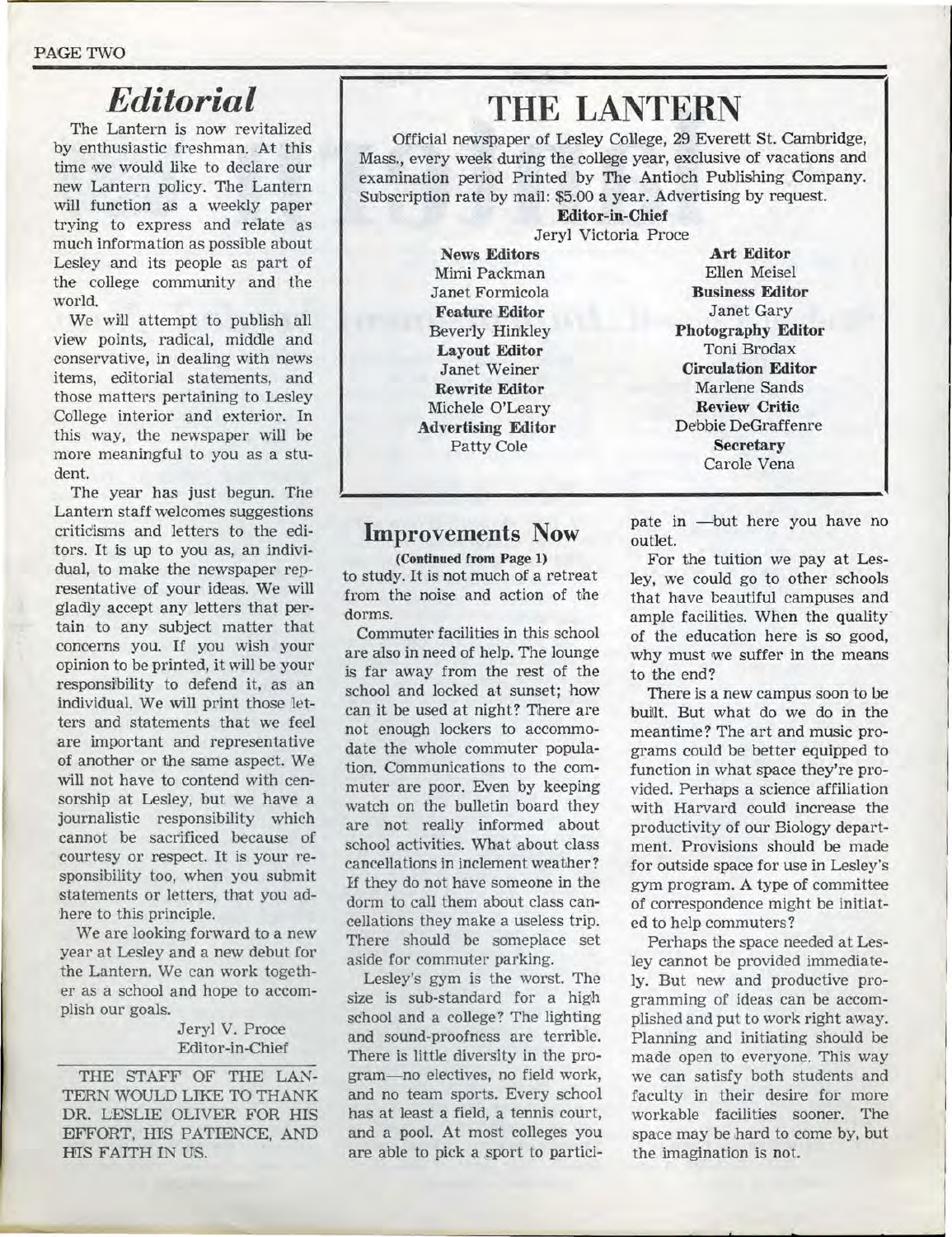# *Visiting Weekend*

Father-Daughter Weekend began officially on Saturday, Oct. 18, 1970, with informal discussions. Groups of fathers and daughters conversed, and then some school representative introduced himself

## **Student Council**

**(Continued from Page 1)**  ing a specific proposal looked into further.

Lesley College students will not make good teachers. That is, unless more of us start thinking seriously about the kind and degree of an education we want...

There are a number of things that should be improved at Lesley and indeed many areas are being studied with change and betterment in mind. But the hardest and most important thing that must be changed besides the Liberal Arts Curriculum is the Lesley student. Even based on the turnout at the NTL meeting of Oct. 20, there's a good indication that a certain interest, a certain spark, is missing in us. Most of us are dead fuses. With so much controversy over highly volatile issues we're passive. How many of us question our professors, our texts, or the news media . In fact, how many of us are aware at all of the world outside the microcosm of Lesley?

Just as there's more to life than breathing, there's more to teaching than "knowing the material." A good teacher is an informed one, not only of innovations in teaching, but of the world which influences her and her students. The world isn't stagnant, but many of us I'm afraid are a little crusty'round the brain.

We have to read, question, and never settle for second best. A teacher that doesn't stick her neck  $out$  - even a little - may be safe for the time being, but she suffers and inflicts wounds on herself and her students if she doesn't.

and joined the conversation. These sporadic discussions dealt with the possibility of losing teacher accred itation, the construction of phase one of the new campus, poor facilities, the bad food, and the parietal system .

After the dispersion of these groups, a line for good food formed in the cafeteria. This meal consisted of bacon, lettuce and tomato sandwiches, french fries, salad, fresh fruit or chocolate chip cookies and coffee. Not much was discussed during lunch, except that they had saved the good food for our parents.

At about 1:30, everyone got ready for the Harvard-Cornell game. They brought along coats, hats (some 1974 beanies), gloves, scarves and blankets. There was not much action on the field, nor too much rioting. Everyone was trying to keep warm. At one point in the game, it started to snow. Unforitunately, the game was not cancelled so that we could have watched the game in White Hall lounge. The result of the game was another triumph for Harvard. The score, three points gained in the last 8 seconds, was 27 to 24, and more patients for the infirmary.

It seemed that everyone wanted to warm up after the game, so they retired to their respective rooms. It was clearly seen and felt that all were getting ready for their "Saturday night date."

Upon arrival at the Statler Hilton, everything was appropriate. That is, if you were able to find the dining room. On the dinner menu was more fresh fruit as an appetizer. Then we had salad, chicken (not a-la-king), creamed spinach and assorted vegetables. For desert they served a weird looking dish of ice cream, along with the coffee. The food was good, and you compensated for the coffee and the poor manners of the waiters. Then, you proceeded to dance.

## *New Addition* **(Continued from Page 1)**

cular session were basically that many freshman fear that Lesley is in danger of losing its accredia tion, if the first phase in building the new campus, is not completed by 1973 . Dr. Orton voiced his views on this subject and he strongly doubted that the school would lose its accreditation. Following this subject was the subject of changes in the curriculum. Some students felt that Lesley does not give enough of a selection in any given subject and leaves few choices for the student. After listening to our grievances, the Dean and the President referred us to one of the organizations here at Lesley.

When the subject of the student's dissatisfaction with the parietal system was brought up we were again referred to one of the many organizations at the school.

In my opinion, the rap table is very worthwhile if you go to let off steam or merely hear yourself talk. However, if you participate in the rap table because you would like to see something done about your grievances, the rap table doesn't seem to be the solution to any problem. I believe that you can go to the rap table and talk until May and nothing would be done. I also feel that everything that was said was immediately forgotten at the close of the "meeting."

In spite of my opinion, I urge all Lesley students to experience the rap table and form their own opinions. The idea is a good one, however, I do not, from my experience with it, believe it can effectively serve its purpose.

The music didn't turn you on, but it let you have a good time. The band consisted of a pianist, drummer, and two saxophonists. They played music from your fathers' day. After the dancing, some couples went back to the dorm, others **(Continued on Page 4)**